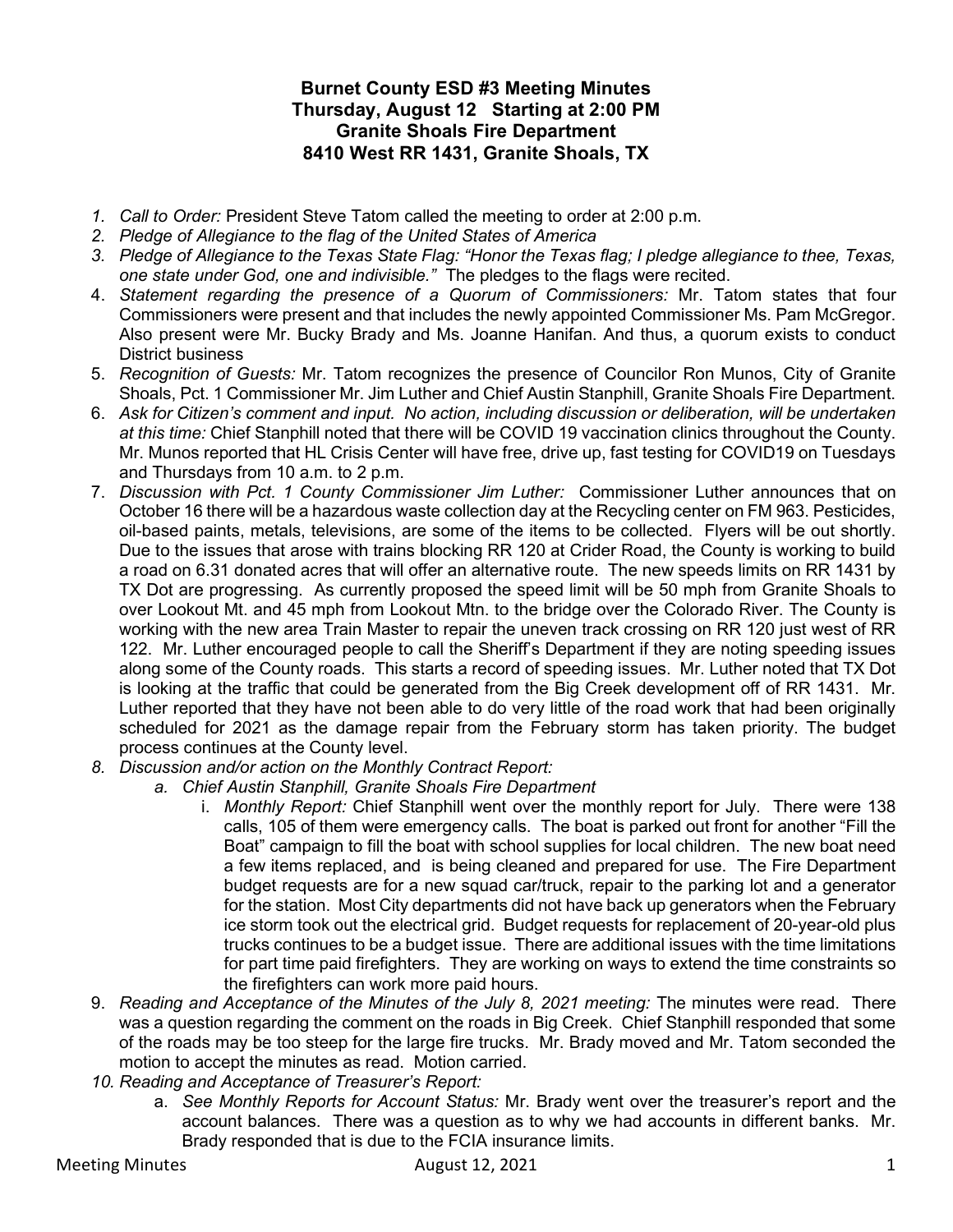- b. Pending Bills: A bill was received from Ms. Tami Griffin for \$25.00 for work on the web site. Mr. Brady had paid the bill for our liability insurance even though a paper bill had not been received separate from the information on the policy statement
- c. Reimbursements/ Banking Matters/ Other Money Related Items:
	- i. Monthly Bills/ Credit Card: Mr. Tatom is working on getting our cards. We still have not received them. Ms. McGregor moved and Ms. Hanifan seconded that the treasurer's report be accepted. Moton carried.
- 11. Discussion and/or action on Budget for Fiscal Year 2021: Nothing to report.
	- a. Answering Service: Awaiting arrival of the credit cards to proceed.
- 12. Discussion and/or action on Budget for Fiscal Year 2022:
	- a. Discussion and/or action on proposed tax rate for 2022: Mr. Tatom went over the adopted budget for Ms. McGregor's benefit and then lead us on a review of the budget process for FY 2022. In discussions with Mr. Campbell, the District's lawyer; Mr. Hemphill, Burnet County Assessor; and Mr. Looney, City Manager of Granite Shoals, it was determined that the District was such a small taxing unit that many of the requirements of SB2 of 2019 do not apply. Additionally subsequent bills have been passed to simplify the budget process for very small taxing units. The basic process for the District is to propose a rate that will meet our budget needs. The public review process occurs at the meeting when we accept the rate. Ms. Hanifan moved and Mr. Brady seconded that we propose a rate not to exceed 0.066 per \$100 assessed value. After some discussion, Ms. Hanifan revised her motion to set the proposed rate at not to exceed 0.0700 per \$100 assessed valuation. Mr. Brady seconded the motion and the motion carried. Mr. Tatom will have the proposed rate notice published in the newspaper at least 7 days prior to our next meeting. Ms. Hanifan will have the information put on our web site.
	- b. Additional Budget Issues:
		- i. Dispatching Service: Chief Stanphill stated that the Fire Department is looking to redo its contact for dispatching services. The current process with two dispatching units, one county based and one in Marble Falls, can result in confusion and conflicting communications. Redoing the contract may result in additional costs to the Fire Department.
		- ii. Radio Subscription Fees: Chief Stanphill also stated that a letter was being sent out from Judge Oakley that the County will no longer be paying for the monthly subscription fees for the radios and the fees will be billed to the individual ESD's. Chief Stanphill noted that VFD's do not pay for dispatch services. GSFD currently has at least 16 radios. Chief Stanphill is not certain as to the cost for the subscription fee.
- 13. Discussion and/or action on the Existing Contracts:
	- a. City of Granite Shoals for time period FY 2019 to FY 2023: None to report.
	- b. Tabor & Burnett: Mr. Brady noted that the engagement letter has from Tabor & Burnett has not yet been received.
- 14. Discussion and/or action on communications from Legal Counsel: Mr. Tatom had lots of discussions with Mr. Campbell regarding the budget process, mainly about the public's right to petition for an election.
- 15. Discussion and/or action regarding ESD concerns on LCRA and Lake LBJ: Mr. Tatom noted that there are reports of zebra mussels impacting people's lake intake water systems.
- 16. Discussion and/or action on training for Commissioners: There was a brief discussion on the Commissioner's continuing education requirements and the SAFE-D annual conferences.
- 17. Discussion and/or action on public interaction by Commissioners: Nothing to report.
- 18. Discussion and/or action on incoming mail: Ms. Hanifan went over the mail that was received this past month. Most was handed over to Mr. Brady for action and filing.
	- a. BCAD
		- i. Tax Collection Activity for 6/16 to 6/30 for \$764.52
		- ii. Tax Collection Activity for 7/1 to 7/15 for \$1315.79
		- iii. Tax Collection Activity for 7/16 to 7/30 for \$696.77
		- iv. Certification of 2021 Appraisal Roll Taxable Value 413556325, Adjusted 406,714,580
	- b. Security State Bank & Trust
		- i. Monthly Statement for July Balance of \$10,760.50